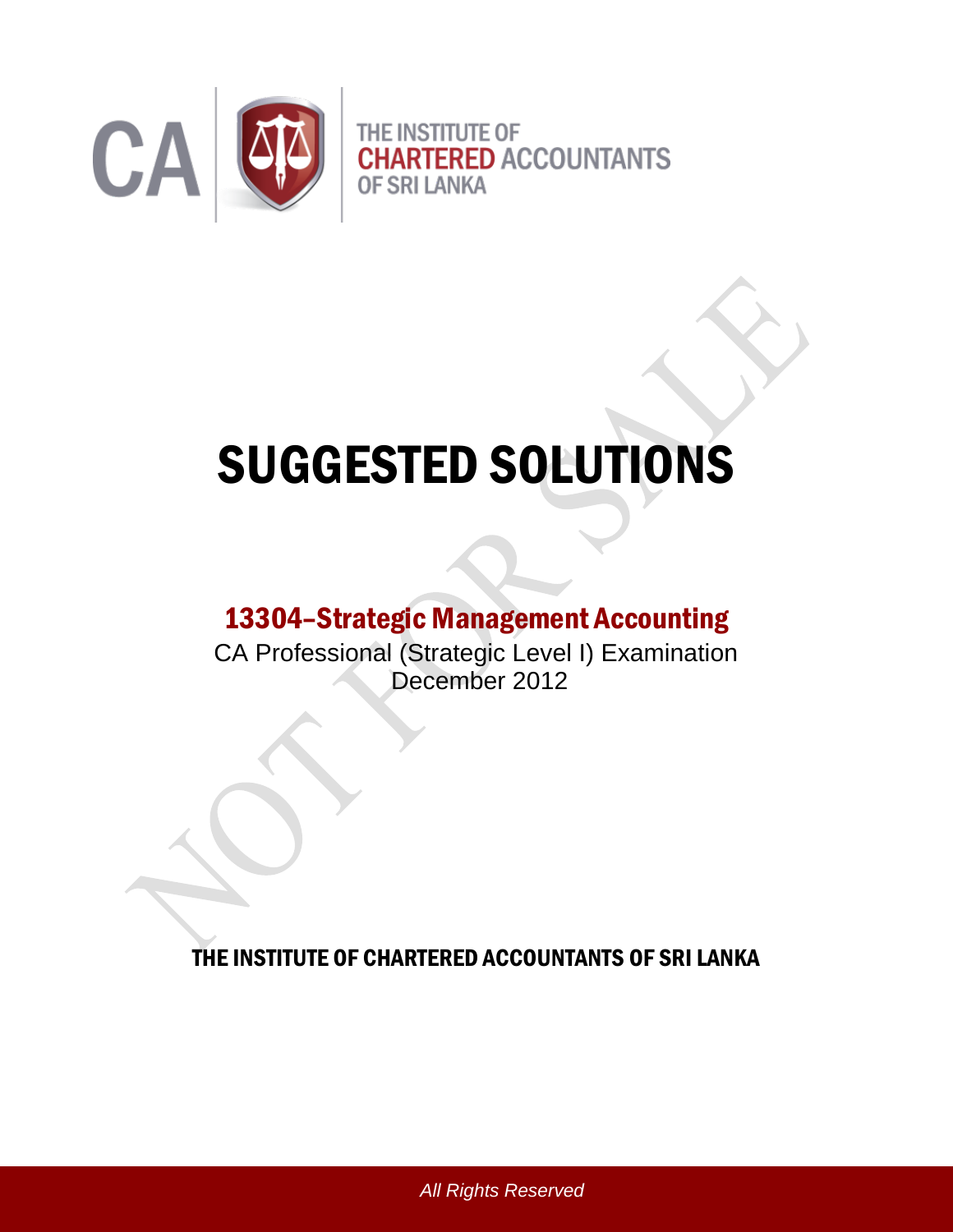# **Part A**



| EV of D4             | Higher of [1,200 (current process) and 1,500 (License)]                                       | 1,500 |
|----------------------|-----------------------------------------------------------------------------------------------|-------|
| $EV$ of $C$          | $1,500(D4)$ x 0.4 + 2,400 x 0.6                                                               | 2,040 |
| $EV$ of $D2$         | Higher of $[1,200$ (current process), $2,040$ (EV of C) - 600<br>$(RM2)$ and 1,500 (License)] | 1,500 |
| EV of A              | $2,600 \times 0.9 + 1,500$ (D2) $\times 0.1$                                                  | 2,490 |
| EV of RM1 $@$ D1     | $2,490 - 1,000$                                                                               | 1,490 |
| EV of D <sub>5</sub> | Higher of [1,200 (current process) and 1,500 (License)]                                       | 1,500 |
| EV of E              | $1,500(D5) \times 0.1 + 2,600 \times 0.9$                                                     | 2,490 |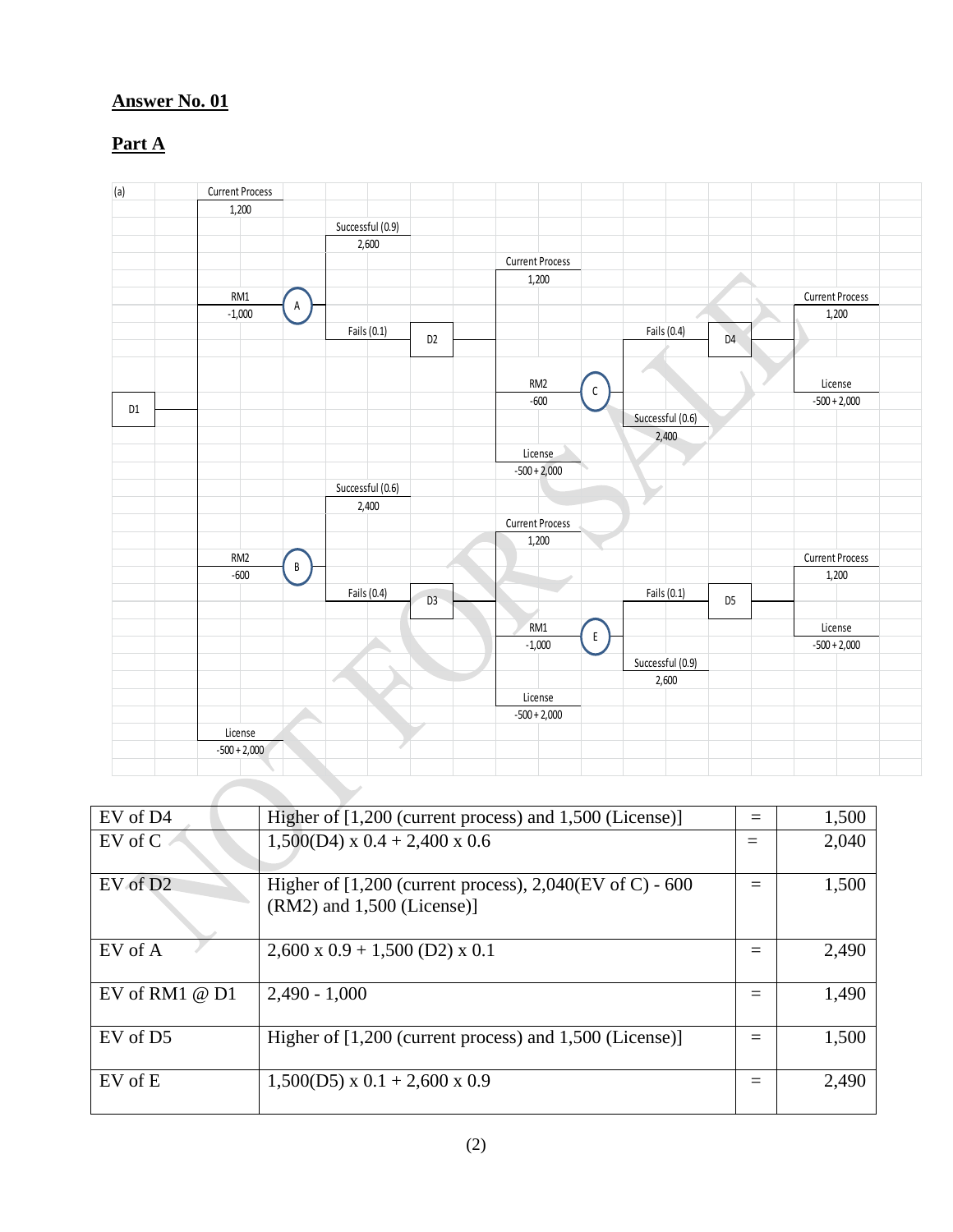| EV of D <sub>3</sub> | Higher of $[1,200$ (current process), 2,490(EV of E) - 1,000<br>$(RM1)$ and 1,500 (License)] | 1,500 |
|----------------------|----------------------------------------------------------------------------------------------|-------|
| EV of B              | $2,400 \times 0.6 + 1,500$ (D3) $\times 0.4$                                                 | 2,040 |
| EV of RM2 $@$ D1     | $2,040 - 600$                                                                                | 1,440 |
| EV of D1             | Higher of [1,200 (current process); 1,490 (RM1); 1,440<br>$(RM2)$ and 1,500 (Licence)        | 1,500 |

Thus MFP should apply the preservation method of the other company at a cost of Rs. 0.5 Mn

#### **PART B**

(a) (i) Calculation of value of 'a"

Since the average cost of the first year is Rs 300 for 50,000 units

In the equation  $Y = aX^b$ 

| $Y =$ |           | 300      |
|-------|-----------|----------|
| $X =$ | 50,000    |          |
| $b =$ |           | $-0.322$ |
| $a =$ | $Y / X^h$ | $=$      |
|       |           |          |

 $300 / 50,000^{\circ}(-0.322)$ = **9,777** 

(ii) Estimation of labour cost

| Year   | No. of<br><b>Units</b> | <b>Cum Units</b><br>(X) | Y   | <b>Cum Cost</b> | Cost for the<br>year | inflation<br><b>Factor</b> | inflated cost |
|--------|------------------------|-------------------------|-----|-----------------|----------------------|----------------------------|---------------|
| Year 1 | 50,000                 | 50,000                  |     | 15,000,000      | 15,000,000           |                            | 15,000,000    |
|        |                        |                         | 300 |                 |                      | 1.00                       |               |
| Year 2 | 55,000                 | 105,000                 |     | 24,805,954      | 9,805,954            |                            | 10,394,312    |
|        |                        |                         | 236 |                 |                      | 1.06                       |               |
| Year 3 | 60,000                 | 165,000                 |     | 33,701,072      | 8,895,117            | $1.06^{2}$                 | 9,994,554     |
|        |                        |                         | 204 |                 |                      |                            |               |
| Year 4 | 65,000                 | 230,000                 |     | 42,212,500      | 8,511,428            | $1.06^{4}3$                | 10,137,247    |
|        |                        |                         | 184 |                 |                      |                            |               |

(b) Estimation of Cash Flows and calculation of NPV

|                  | <b>Sales</b>                   | <b>Sales</b> | <b>Material</b> | Labour     | <b>FPAC</b> | <b>Scrap</b> | <b>Net Cash</b> | $@12\%$<br><b>PV</b> |  |  |
|------------------|--------------------------------|--------------|-----------------|------------|-------------|--------------|-----------------|----------------------|--|--|
|                  | <b>Units</b>                   |              |                 |            |             | <b>Value</b> | <b>Flow</b>     | $\bf COC$            |  |  |
| <b>Inflation</b> |                                | 5%           | 8%              | 6%         | 8%          |              |                 |                      |  |  |
|                  |                                |              |                 |            |             |              |                 |                      |  |  |
| Year 1           | 50,000                         | 50,000,000   | 27,500,000      | 15,000,000 | 7,500,000   |              |                 |                      |  |  |
|                  |                                |              |                 |            |             |              |                 |                      |  |  |
| Year 2           | 55,000                         | 57,750,000   | 32,670,000      | 10,394,312 | 8,100,000   |              | 6,585,688       | 5,250,070            |  |  |
|                  |                                |              |                 |            |             |              |                 |                      |  |  |
| Year 3           | 60,000                         | 66,150,000   | 38,491,200      | 9,994,554  | 8,748,000   |              | 8,916,246       | 6,346,408            |  |  |
|                  |                                |              |                 |            |             |              |                 |                      |  |  |
| Year 4           | 65,000                         | 75,245,625   | 45,034,704      | 10,137,247 | 9,447,840   | 1,000,000    | 11,625,834      | 7,388,428            |  |  |
|                  |                                |              |                 |            |             |              |                 |                      |  |  |
|                  | <b>PV</b> of future cash flows |              |                 |            |             |              |                 |                      |  |  |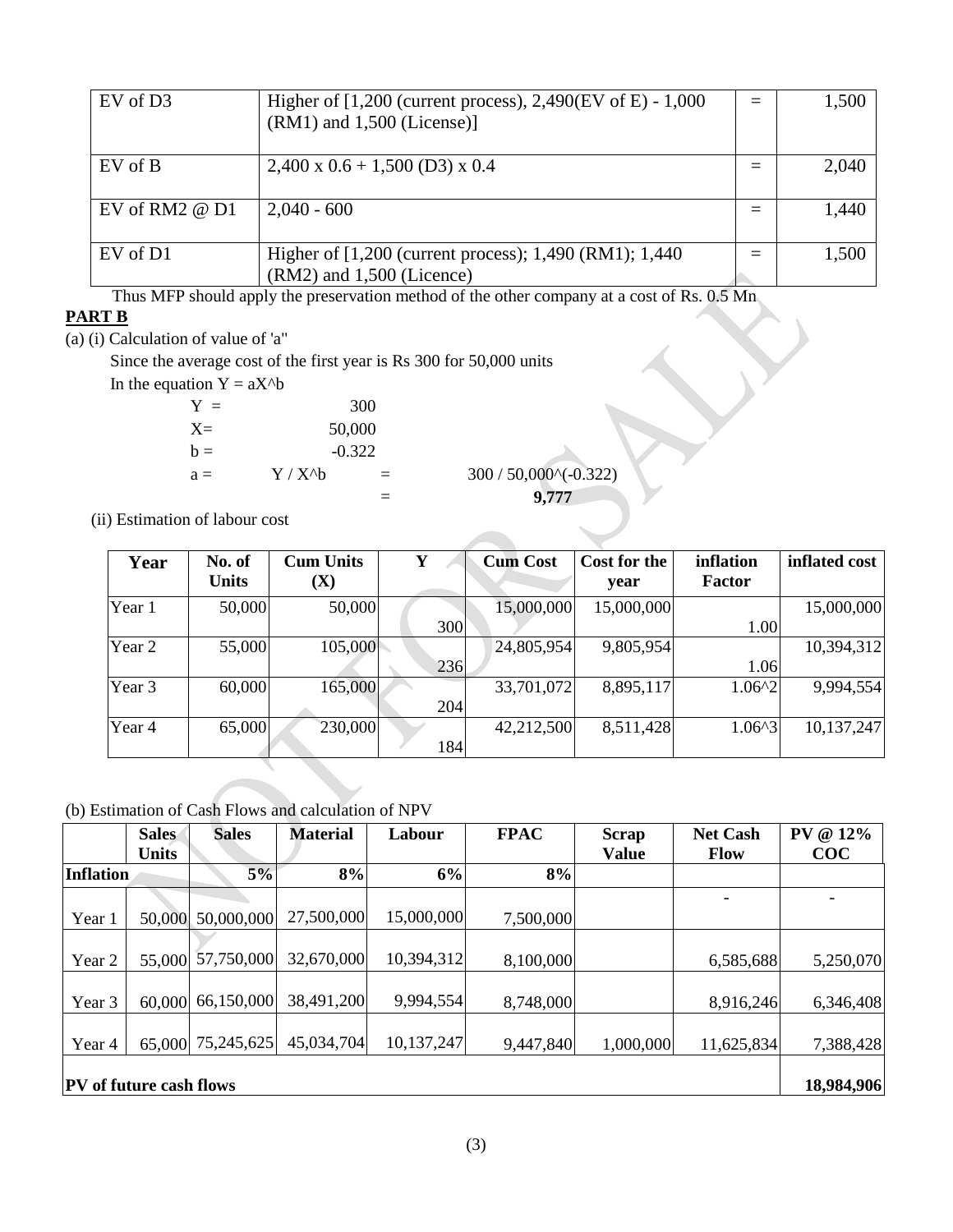(c) Memo should cover the following points

- (i) Based on the calculations above the maximum investment should not exceed Rs 18.98 Mn
- (ii) Risk Factors
	- Ability to maintain COC @ 12% consistently throughout the period
	- Ability to achieve 80% learning impact
	- Feasibility of achieving the sales volumes as forecasted
	- Possibility of changes in inflation rates
	- Validity of considering all cashflows as of end of each year
	- Whether all cost factors have been captured in the estimations
	- How would tax implications apply

# **Answer No. 02**

| (a) |           |            |                              |             |    |
|-----|-----------|------------|------------------------------|-------------|----|
|     | Alpha (A) | Beta $(B)$ | Ceta(C)                      | Delta $(D)$ |    |
| X   | 6%        | 3%<br>12   | 5<br>$\%$<br>1               | 4%<br>9     | 22 |
| Y   | 5%        | 9%         | $\overline{2}$<br>$\%$<br>15 | 7%          | 15 |
| Z   | 5%<br>7   | 7%         | 8<br>$\%$                    | 6%          | 8  |
|     | 7         | 12         | 17                           | 9           | 45 |

# Annual Finance Cost (\$ Mn)

| 7 x 5%                                        | 0.35 |
|-----------------------------------------------|------|
| 12 x 3%                                       | 0.36 |
| $1 \times 5\% + 15 \times 2\% + 1 \times 8\%$ | 0.43 |
| 9x4%                                          |      |
|                                               |      |

(b) Using the values of occupied cells dispatch (d) and reception (r) costs can be calculated as in the first table and shadow costs of the unoccupied cells as in the second table

| d/r |  |  |  |
|-----|--|--|--|
|     |  |  |  |
|     |  |  |  |
|     |  |  |  |
|     |  |  |  |

Assumed reception cost at A as zero

There could be alternative assumptions / approaches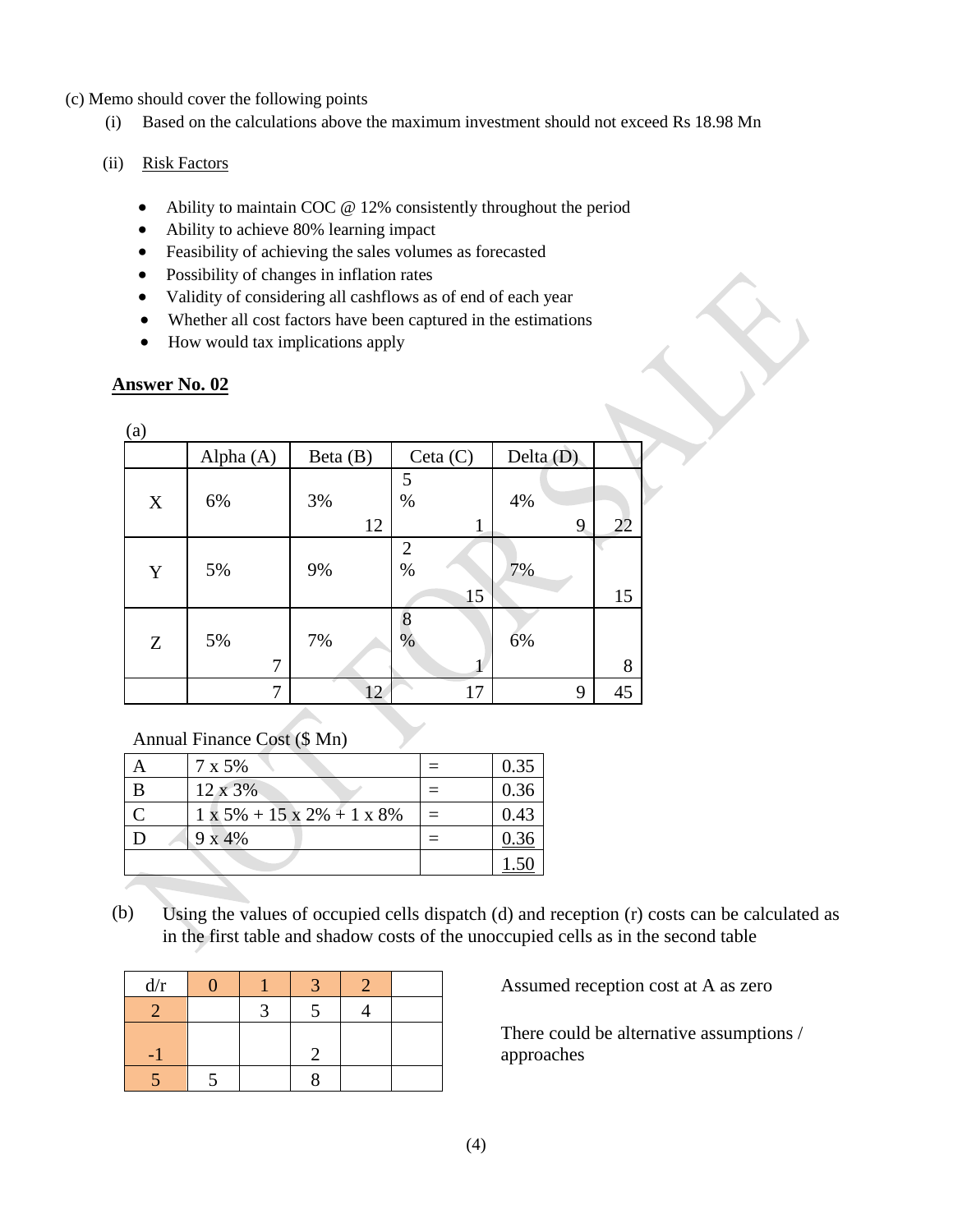|   | Alpha $(A)$ |        | Beta $(B)$ |    |    | Ceta(C) | Delta (D) |       |  |          |
|---|-------------|--------|------------|----|----|---------|-----------|-------|--|----------|
|   | 6%          |        | 3%         |    | 5% |         | 4%        |       |  |          |
| X |             |        |            |    |    |         |           |       |  | Occupied |
|   |             | 2%     |            |    |    |         |           |       |  | cells    |
|   | 5%          |        | 9%         |    | 2% |         | 7%        |       |  |          |
| Y |             |        |            |    |    |         |           |       |  | Shadow   |
|   |             | $-1\%$ |            | 0% |    |         |           | 1%    |  | costs    |
|   | 5%          |        | 7%         |    | 8% |         | 6%        |       |  |          |
| Z |             |        |            | 6% |    |         |           | $7\%$ |  |          |

If the solution is optimal shadow costs of all unoccupied cells should be less than the actual cost. But in Z-D cell shadow cost is greater than the actual cost. Therefore the solution is not optimal.

(c) Since the shadow cost is greater in Z-D than actual cost by 1%, there is a possibility of saving 1% finance cost in respect of fund allocations transferred to that cell. Such transfers are possible for present occupied cells of Z-A, Z-C or X-D. Out of these a cost reduction can be achieved only when transferred from Z-C and the amount is \$ 1 Mn

Therefore a reallocation is done as follows

| Z-C to Z-D                 | \$1 Mn                  | cost reduction | 2% |
|----------------------------|-------------------------|----------------|----|
| $X-D$ to $X-C$ (balancing) | \$1 Mn                  | cost increase  | 1% |
|                            |                         | Net Saving     | 1% |
| Net cost saving            | $$1 Mn x 1\% = 0.01 Mn$ |                |    |
| New annual Finance Cost    |                         |                |    |
| (Minimum)                  | $1.50 - 0.01 = 1.49$ Mn |                |    |

The optimum solution will be

 $\mathcal{L}$  . The set of  $\mathcal{L}$ 

From Bank X - \$ 12 Mn to Project Beta; \$ 2 Mn to Project Ceta; and \$ 8 Mn to Project Delta From Bank Y - \$15 Mn to Project Ceta

From Bank Z  $\sim$  \$7 Mn to Project Alpha; and \$1 Mn to Project Delta

|   | Alpha $(A)$  | Beta(B) | Ceta(C) | Delta $(D)$ |    |
|---|--------------|---------|---------|-------------|----|
| X | 6%           | 3%      | 5%      | 4%          |    |
|   |              | 12      | 2       | 8           | 22 |
| Y | 5%           | 9%      | 2%      | 7%          |    |
|   |              |         | 15      |             | 15 |
| Z | 5%           | 7%      | 8%      | 6%          |    |
|   | $\mathbf{r}$ |         |         | 1           | 8  |
|   | ⇁            | 12      | 17      | 9           | 45 |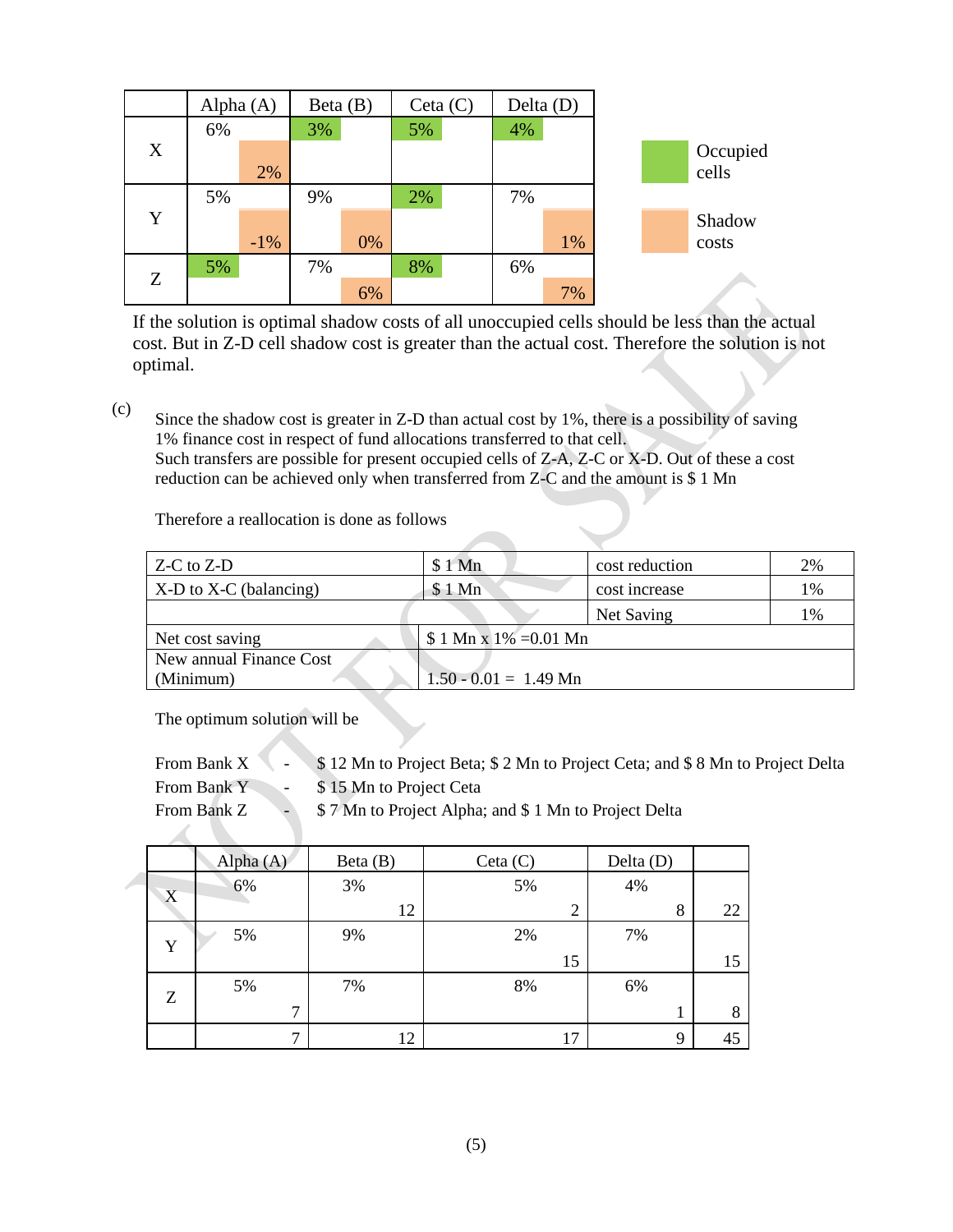(d) The modified transportation tableau is shown below.

|   | Alpha (A)    | Beta (B) | Ceta(C)        | Delta $(D)$  |    |
|---|--------------|----------|----------------|--------------|----|
| X | 6%           | 3%       | 5%             | 4%           |    |
|   |              | 12       | $\overline{2}$ | 8            | 22 |
| Y | 5%           | 9%       | 2%             | 7%           |    |
|   |              |          | 12             |              | 12 |
|   | 5%           | 7%       | 8%             | 6%           |    |
| Z | $\mathbf{r}$ |          |                | $\mathbf{I}$ | 8  |
|   | $\mathbf{r}$ | 12       | 14             | 9            | 42 |

Since there is no change in occupied cells this will be optimum. Only change is that Y-C allocation reduces from 15 to 12

**Note -** Re production of the tableau in not essential. **Alternatively the question could be worked out as follows:**

| \$ Mn  |
|--------|
| 1.49   |
| (0.06) |
| 1.43   |
|        |

(e) In this case adjustment cannot be made by considering cell X-C alone since allocation in this is 2 units only. Even if allocation in this cell is cancelled and allocation in cell Y-C is also reduced to \$ 10 Mn to match the requirement of Project C, it results in imbalance in the allocated cells of banks X and Z and it becomes necessary to solve the problem fresh.

|   | Alpha $(A)$     | Beta(B) | Ceta(C) | Delta $(D)$ |    |
|---|-----------------|---------|---------|-------------|----|
| X | 6%              | 3%      | 5%      | 4%          |    |
|   |                 | 12      |         | 6           | 18 |
| Y | 5%              | 9%      | 2%      | 7%          |    |
|   | $\bigcirc$<br>∠ |         | 10      |             | 12 |
| Z | 5%              | 7%      | 8%      | 6%          |    |
|   | 5               |         |         | 3           | 8  |
|   | $\mathbf{r}$    | 12      | 10      | 9           | 38 |

Annual Finance Cost (\$ Mn)

| A             | $2 x 5\% + 5 x 5\%$ | 0.35 |
|---------------|---------------------|------|
| <sup>B</sup>  | $12 \times 3\%$     | 0.36 |
| $\mathcal{C}$ | $10 \times 2\%$     | 0.20 |
| D             | $6x 4\% + 3x 6\%$   | 0.42 |
|               |                     |      |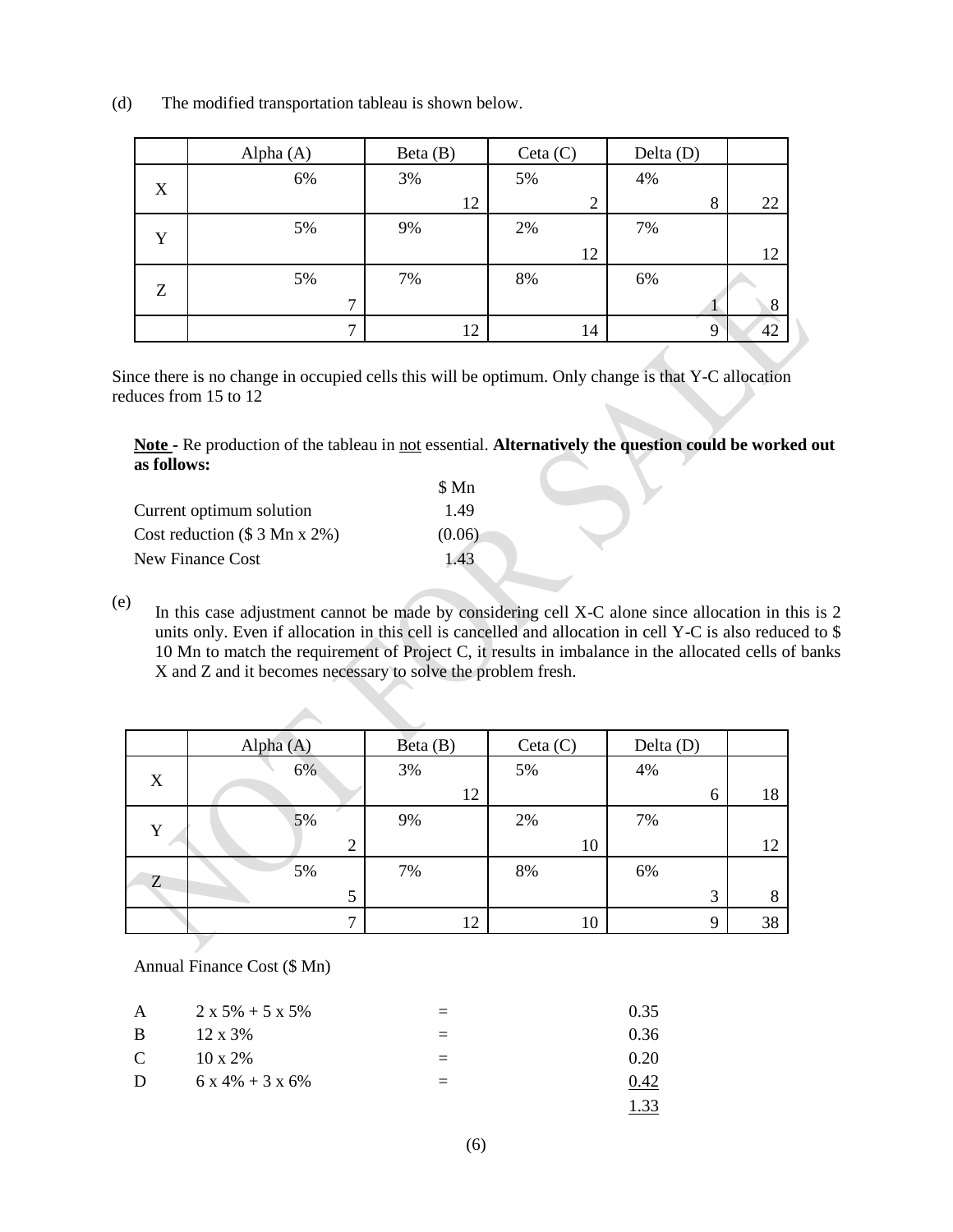| (a)   |   |                             |                                                                                                                                                                                                                                        |                 |                                |      |
|-------|---|-----------------------------|----------------------------------------------------------------------------------------------------------------------------------------------------------------------------------------------------------------------------------------|-----------------|--------------------------------|------|
| (i)   |   |                             | Expenditure variance $=$ (Btd OH - Act OH)                                                                                                                                                                                             |                 |                                |      |
|       |   |                             | $= 17,980,000 - 16,500,000$                                                                                                                                                                                                            | $= (1,480,000)$ | <b>Adverse</b>                 |      |
| (ii)  |   | Capacity variance           | $=$ (Act hrs - Std hrs) std rate                                                                                                                                                                                                       |                 |                                |      |
|       |   |                             | $=$ (31000 - 27500) 600                                                                                                                                                                                                                | $= 2,100,000$   | Favorable                      |      |
| (iii) |   | Efficiency variance         | $=$ (Std util. for actual output - act hrs)                                                                                                                                                                                            |                 |                                |      |
|       |   |                             | $= (0.5 \text{ hr} * 61000 - 31000) 600 = (300,000)$                                                                                                                                                                                   |                 | <b>Adverse</b>                 |      |
| (b)   |   |                             |                                                                                                                                                                                                                                        |                 |                                |      |
| (i)   | ∗ |                             | Under traditional system all the fixed cost are treated as fixed and absorbed to the output<br>based on a single absorption rate (i.e. per labour hour as per the question).                                                           |                 |                                |      |
|       | ∗ |                             | However under ABC system fixed overhead costs are accumulated to <b>different activities</b> (cost<br>pools) i.e. Machinery set ups, Material handling and Labour welfare.                                                             |                 |                                |      |
|       | ∗ |                             | The cost of each activity is variable on its relevant cost driver (non-volume based)<br>Machinery setup cost is variable on No. of production runs, Material handling on<br>Material orders placed and Labour welfare on labour hours. |                 |                                | i.e. |
| (ii)  | ∗ |                             | Since overheads is absorbed to the output based on the labour hours under <b>traditional system</b><br>only one set of variance <i>i.e.</i> Expenditure, Capacity and Efficiency variances can be computed.                            |                 |                                |      |
|       | ∗ |                             | Under ABC system, variances i.e. expenditure and efficiency variances, can be computed for<br>different activities separately, generating different set of variances.                                                                  |                 |                                |      |
| (c)   |   |                             |                                                                                                                                                                                                                                        |                 |                                |      |
| (i)   |   | <b>Expenditure variance</b> |                                                                                                                                                                                                                                        |                 |                                |      |
|       |   |                             | Material handling = $((3,010,000/500*510) - 3,500,000)$                                                                                                                                                                                | (429, 800)      | <b>Adverse</b>                 |      |
|       |   |                             | Labour welfare = $(990,000/27,500*31,000)$ - 1,180,000)                                                                                                                                                                                | (64,000)        | <b>Adverse</b>                 |      |
|       |   | <b>Efficiency variance</b>  |                                                                                                                                                                                                                                        |                 |                                |      |
|       |   | Mational                    |                                                                                                                                                                                                                                        |                 | $\Gamma$ <sub>ariana</sub> Lla |      |

| Material handling                                     |          | Favorable      |
|-------------------------------------------------------|----------|----------------|
| $((500/55000 * 61,000) - 510) \times 3,010,000/500 =$ | 268,164  |                |
| Labour welfare                                        |          |                |
| $((27,500/55000*61,000) - 31,000)$ x 990,000/27,500 = | (18,000) | <b>Adverse</b> |

# (ii) Expenditure variance

Expenditure variance of overhead costs arises when actual cost of activities of a cost center/pool is exceeding or falling behind the amount that is expected at that level of cost driver (activity level) of the given cost center/pool .

Interpretation : The actual amount spent for machinery set ups is Rs. **13.3 Mn for2,110 set ups.** But the expected amount for **2,110 set ups is Rs. 13.1875 Mn** (at the standard cost per set up) resulting an **adverse variance of Rs. 112,500.**

# Efficiency variance

Efficiency variance arises when the activity measure (amount of the cost driver) realised for the actual output is more or less than the expected level to achieve the same actual output level.

Interpretation : The actual output is 61,000 units. If **2,000 set ups are expected for 55,000 units**, **2,218 set ups can be estimated for the actual output of 61,000 units**. However, since only **2,110 set ups actually used** there are **108 set up costs saved** (at the standard cost per set up) value of which is Rs. 676,136.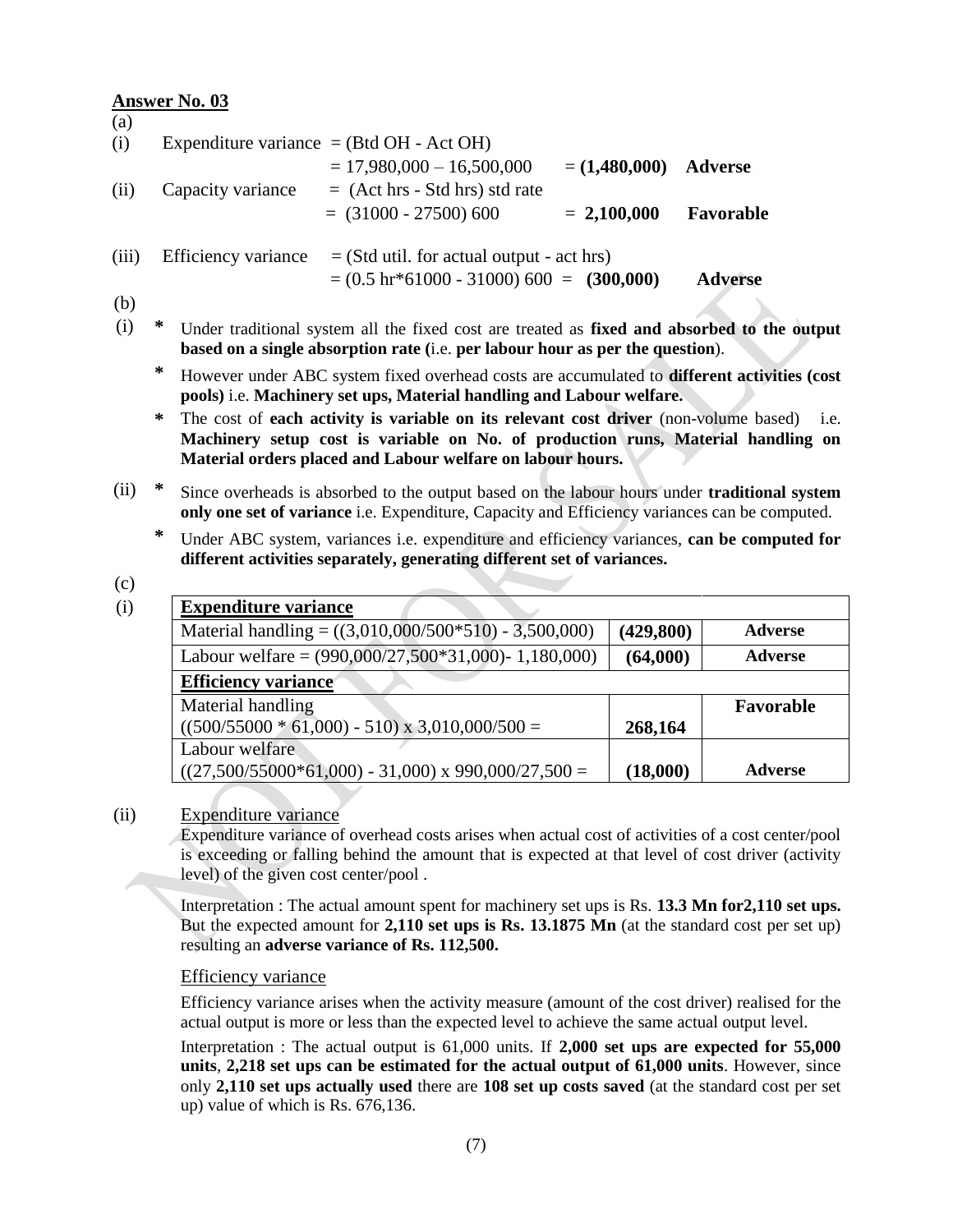|                                | Food<br><b>Products</b> | <b>Estate</b><br><b>Chemicals</b> | Pigment &<br><b>Resins</b> |
|--------------------------------|-------------------------|-----------------------------------|----------------------------|
| <b>Calculation of ROI</b>      |                         |                                   |                            |
| Profit before interest and tax | 24.20                   | 26.20                             | 23.10                      |
| Add:                           |                         |                                   |                            |
| Head office expenses           | 5.44                    | 8.50                              | 4.80                       |
| Controllable profit            | 29.64                   | 34.70                             | 27.90                      |
|                                |                         |                                   |                            |
| Investment                     | 268.00                  | 358.00                            | 129.00                     |
| <b>ROI</b>                     | 11.06%                  | $9.69\%$                          | 21.63%                     |
|                                |                         |                                   |                            |
| <b>Calculation of RI</b>       |                         |                                   |                            |
| Controllable profit            | 29.64                   | 34.70                             | 27.90                      |
| Less:                          |                         |                                   |                            |
| Interest on Investment         | (20.10)                 | (26.85)                           | (9.68)                     |
| RI                             | 9.54                    | 7.85                              | 18.23                      |

Though the Estate Chemical Division earns the highest profit and since its investment is high the ROI and RI are the lowest compared to the other division.

- **(b) \*** All three divisions do not generate same level of profit margin since they are in different industries. This may be due to the competition, other inherent costs, price controls etc.
	- **\*** ROI does not consider
		- 1. The time value of money
		- 2. Accounting policies of the organisation
	- **\*** Divisional performance can be influenced by many other factors beyond the control of the subject manager. Economic condition may affect the foods consumption while the consumption of estate chemicals depends on whether condition. These matters also has to be considered when evaluating divisional performance.
	- **\*** Dysfunctional effect of ROI A division with a 25% ROI will not accept a project with a ROI of 20%. However this project will increase overall profitability
	- **\*** Divisional autonomy
	- **\*** It should be also investigated whether the profit has been generated in consistent with the policies and strategies of the company. It should be ensured that the increase in ROI in the short run will not destroy the image of the company in the long run.

| (c) | New project - noodles plant | 6 months    |
|-----|-----------------------------|-------------|
|     | <b>Total Contribution</b>   | 19.00 Mn    |
|     | (-) Fixed costs             | (1.70)Mn    |
|     | (-) Depreciation            | $(5.25)$ Mn |
|     | Profit                      | 12.05 Mn    |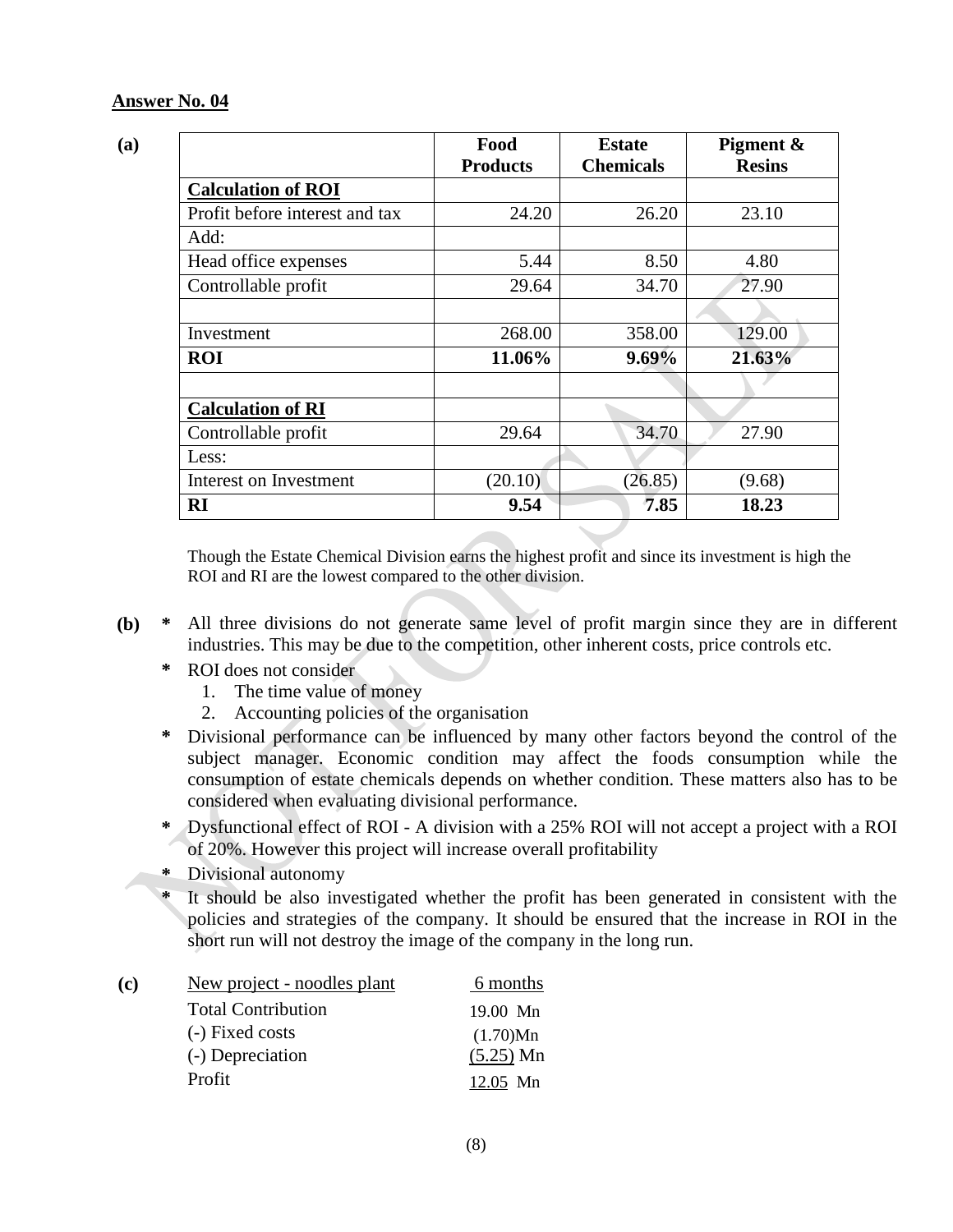| Investment             |                    |  |
|------------------------|--------------------|--|
| <b>PPE</b>             | 64.75 Mn           |  |
| Net current assets     | $10.00$ Mn         |  |
|                        | 74.75 Mn           |  |
| <b>ROI</b>             | 16.12%             |  |
|                        |                    |  |
| Profit                 | $12.05 \text{ Mn}$ |  |
| Interest on investment | (5.61)Mn           |  |

# **Alternative Method - ROI and RI after proposal is implemented**

| 29.64 Mn    |
|-------------|
| 19.00 Mn    |
| $(1.70)$ Mn |
| $(5.25)$ Mn |
| 41.69 Mn    |
|             |

| New investment-                 |              |
|---------------------------------|--------------|
| <b>Current Investment</b>       | 268.00 Mn    |
| Less: depre of existing machine | 18.33 Mn     |
| Increase in PPE                 | 70.00 Mn     |
| Less: depre of new machine      | $(5.25)$ Mn  |
| Increase in net current assets  | 10.00 Mn     |
| New investment                  | 324.42 Mn    |
| <b>ROI</b>                      | 12.85%       |
| Profit                          | $41.69$ Mn   |
| Interest on investment          | $(24.33)$ Mn |
| RI                              | 17.36 Mn     |

ROI is higher than the present ROI

RI is positive

Therefore new project will improve the overall performance of the division

|                | Year 1  | Year 2  |
|----------------|---------|---------|
| Profit         | 38.00   | 38.00   |
| Increase in FC | (3.40)  | (3.40)  |
| Depreciation   | (10.50) | (10.50) |
| Net profit     | 24.10   | 24.10   |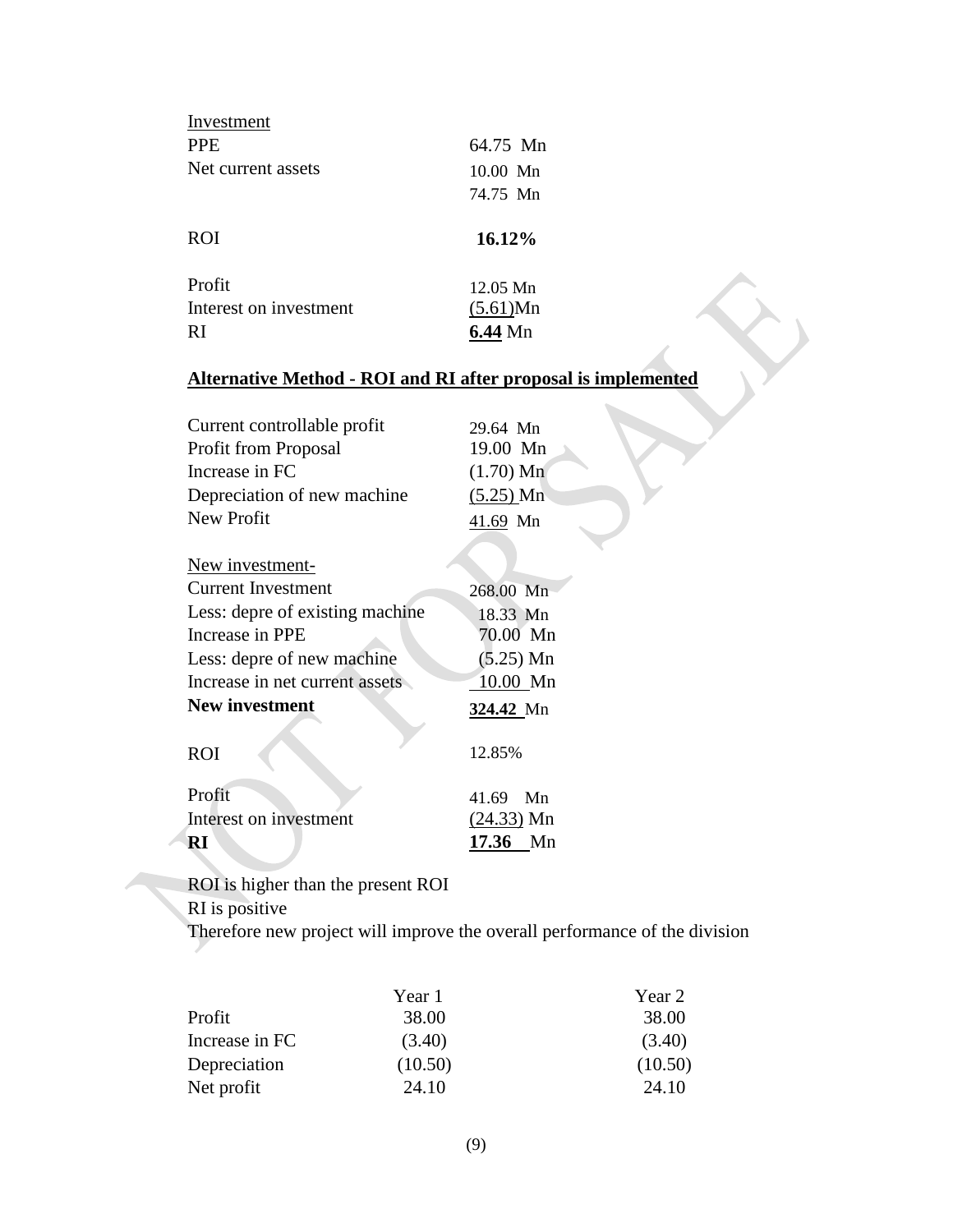| NBV of the asset        |    |     | 59.50 |     | 49.00 |
|-------------------------|----|-----|-------|-----|-------|
| Increase                | 1n | net | 10.00 |     | 10.00 |
| current assets<br>Total |    |     | 69.50 |     | 59.00 |
| ROI                     |    |     | 35%   | 41% |       |

The profit will remain the same. The net book value of the asset is reducing due to the depreciation. Therefore ROI improves in the second year than first year.

#### **Answer No. 05**

(a) Attending to the repair of breakdowns is the queue system where break downs are the arrivals and repairing them is the service. Here the rate of arrival  $\lambda = 3$  per hour

#### Slow repairman

| Service rate                              |                    | $\mu = 4$ per hour           |  | @ 15 minutes |  |
|-------------------------------------------|--------------------|------------------------------|--|--------------|--|
| Average number of units in the system $=$ |                    | $\lambda$<br>$\mu - \lambda$ |  | 3            |  |
| Machine hours lost per day                |                    | $3 \times 8$                 |  | 24           |  |
| Cost of lost machine hours                |                    | 24 x 160                     |  | 3840         |  |
| Cost of the repairman                     |                    | 8 x 80                       |  | 640          |  |
| Total cost per day                        |                    |                              |  | 4480         |  |
| Fast repairman                            |                    |                              |  |              |  |
| Service rate                              | $\mu = 6$ per hour |                              |  | @ 10 minutes |  |
| Average number of units in the system $=$ |                    | λ<br>$\mu - \lambda$         |  |              |  |
| Machine hours lost per day                |                    | $1 \times 8$                 |  | 8            |  |
| Cost of lost machine hours                |                    | 8 x 160                      |  | 1280         |  |

Cost of the repairman  $= 8 \times 100 = 800$ Total cost per day  $=$  2080

The total cost of faster repairman is lower. Therefore the faster repairman should be hired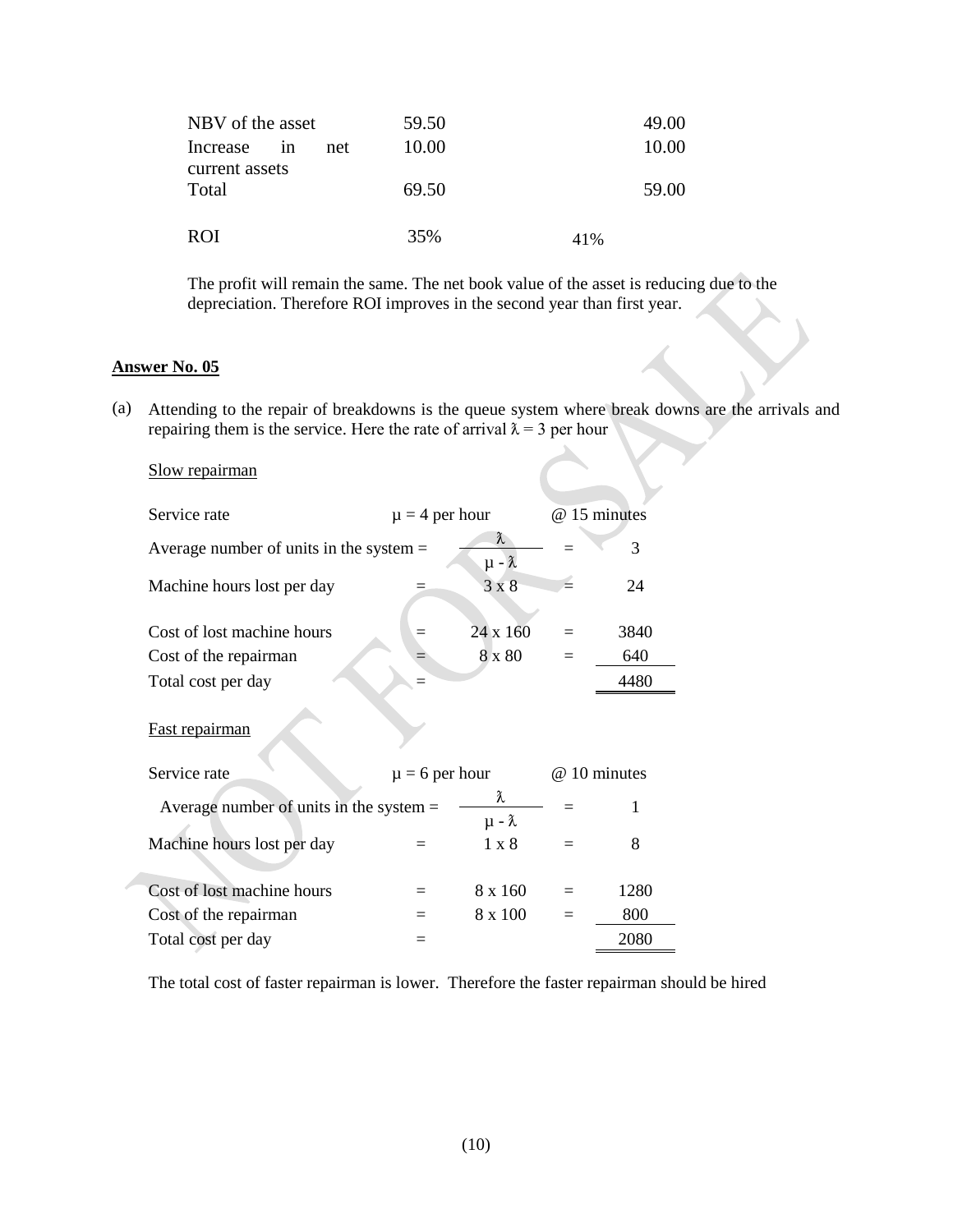(b) If both repairmen are hired they can repair 10 breakdowns per hour

#### Both repairmen

| Service rate                              | $\mu = 10$ per hour |                              |     |      |
|-------------------------------------------|---------------------|------------------------------|-----|------|
| Average number of units in the system $=$ |                     | $\lambda$<br>$\mu - \lambda$ |     | 3/7  |
| Machine hours lost per day                |                     | $3/7 \times 8$               |     | 24/7 |
| Cost of lost machine hours                |                     | $24/7 \times 160$            | $=$ | 549  |
| Cost of the repairman                     |                     | 8 x 180                      | $=$ | 1440 |
| Total cost per day                        |                     |                              |     | 1989 |

The cost is further reduced when both are hired It is therefore worthwhile to consider this option.

| $-$<br>× | I |
|----------|---|

| Time Between arrival<br>of breakdowns | Probability | Random<br><b>Numbers</b> |
|---------------------------------------|-------------|--------------------------|
| 10 minutes                            | 20%         | $00 - 19$                |
| 20 minutes                            | 50%         | $20 - 69$                |
| 30 minutes                            | 30%         | 70 - 99                  |
|                                       |             |                          |

|                     | Time spent on Repairs |             |                          |
|---------------------|-----------------------|-------------|--------------------------|
| Faster<br>repairman | Slow<br>repairman     | Probability | Random<br><b>Numbers</b> |
| 8 minutes           | 12 minutes            | 10%         | $00 - 09$                |
| 10 minutes          | 15 minutes            | 50%         | $10 - 59$                |
| 16 minutes          | 24 minutes            | 40%         | $60 - 99$                |
|                     |                       |             |                          |

|                |      | <b>Arrival of Breakdown</b> |         | Repair     |      | Exit | Time   | Cost        |
|----------------|------|-----------------------------|---------|------------|------|------|--------|-------------|
| Break-         |      |                             | Repair- | <b>RAN</b> |      | Time | 1n     | $^{\omega}$ |
| down           | RAN# | Time                        | man     | #          | Time |      | System | $160/-$     |
|                |      |                             |         |            |      |      |        |             |
|                | 65   | 0020                        | Fast    | 80         | 16   | 0036 | 16     | 42.67       |
|                |      |                             |         |            |      |      |        |             |
| $\overline{2}$ | 15   | 0030                        | Slow    | 65         | 24   | 0054 | 24     | 64.00       |
|                |      |                             |         |            |      |      |        |             |
| 3              | 18   | 0040                        | Fast    | 85         | 16   | 0056 | 16     | 42.67       |
|                |      |                             |         |            |      |      |        |             |
| 4              | 12   | 0050                        | Slow    | 40         | 15   | 0109 | 19     | 50.67       |
|                |      |                             |         |            |      |      |        |             |
|                |      |                             |         |            |      |      |        | 200.00      |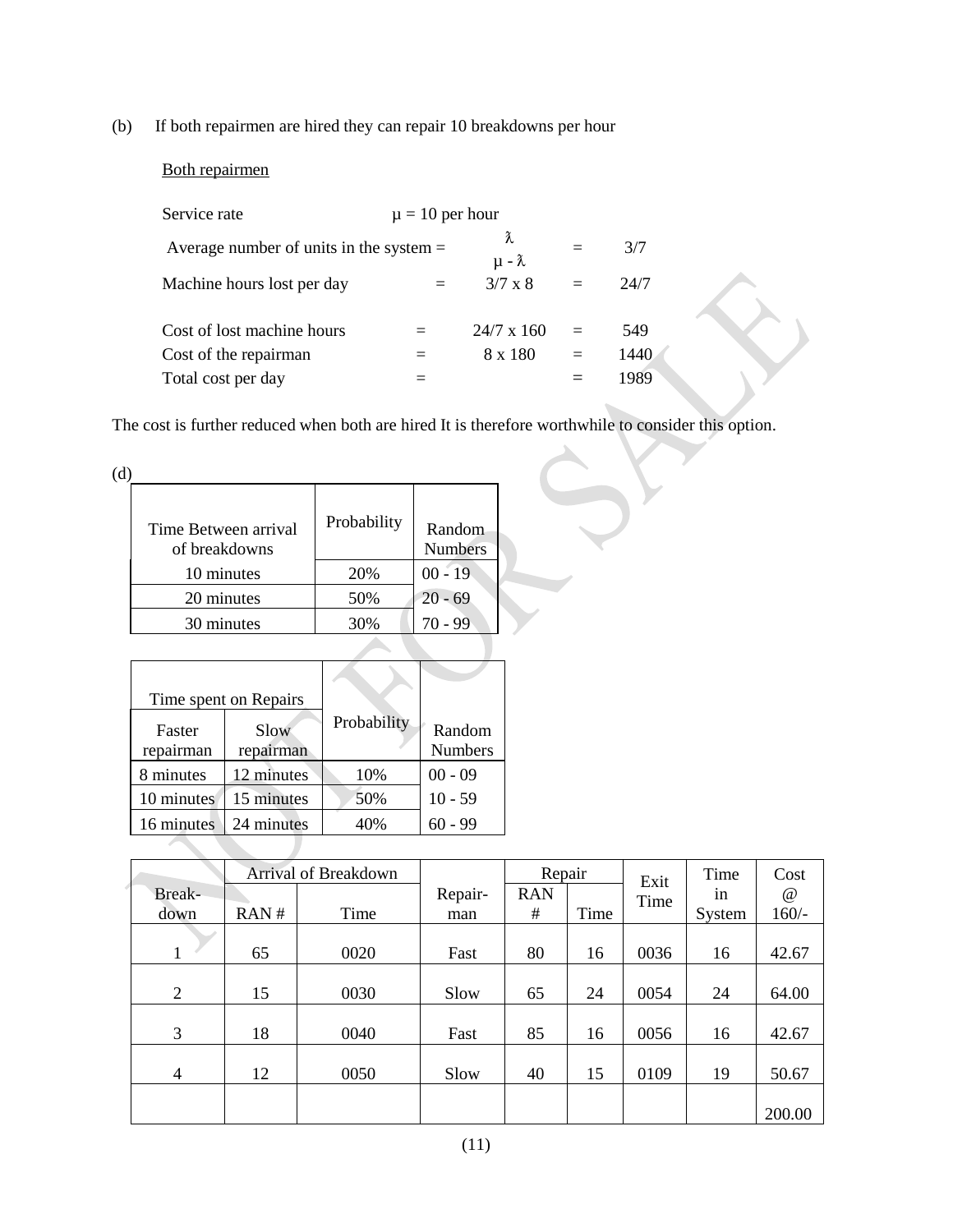#### (a) **Balance Scorecard**

- **\*** According to the **traditional method** performance was measured only **on financial measures** i.e. profit, ROI etc.
- **\*** Balance Scorecard concept breaks through this traditional concepts and proposes, in addition to the financial measures, three non-financial performance measurement areas for the organisations namely **Customer perspective, internal business perspective, innovation and learning perspective**
- (b) At the planning level the company make short-term objectives and strategies. BSC helps to set objectives in all four perspectives as follows;

#### Financial perspective

This addresses the question of how the company should **increase the shareholder value**. The company can set objectives in the following measures;

- *- Sales growth - eg. 40% sales increase*
- *- Gross profit ratio - eg. 30% gross profit*
- Return on Investment 25% return on investment
- Return on capital employed
- Return on equity
- Unit cost 20% reduction in unit cost

#### Customer Perspective

This perspective helps the management to look at **its customers and differentiate its offerings to achieve the above-set short term financial targets** and thereby accomplishing the vision of the company. The company can set objectives in the following measures;

- New customer acquisitions 40% increase in customer base
- Customer retentions 95% customer retention ratio
- Customer complaints 1% customer complaints against sales invoices.
- Customer reject rates Customer rejection to reduce to 1%

#### Internal business perspective

Once the company has set a clear picture of the financial and customer perspective, then comes is the internal business perspective where it examines **its existing infrastructures and makes necessary developments in order to achieve above set customer satisfaction and financial objectives**. The following can be used at the planning stage;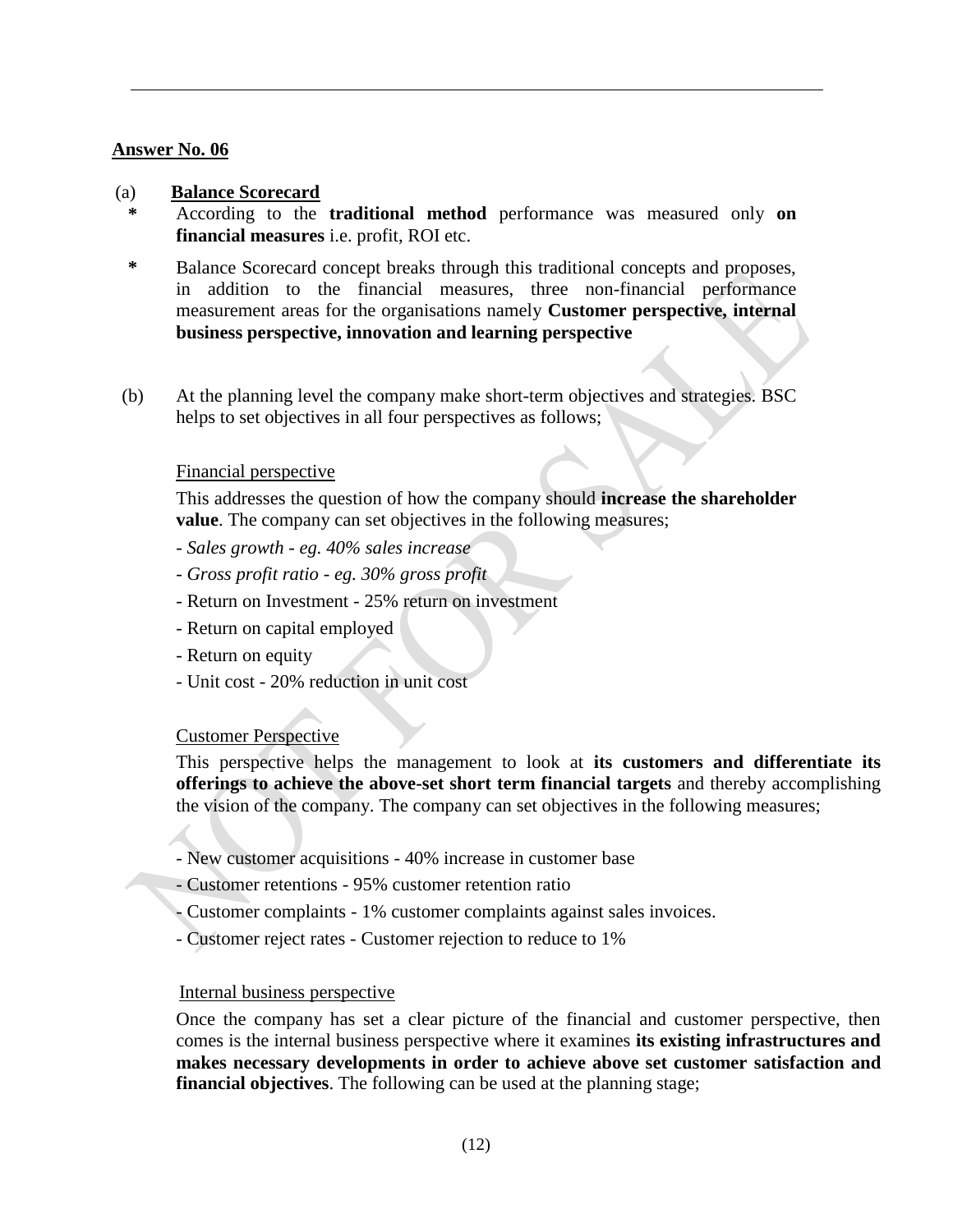- New product introduction compared to the competitors e.g. To introduce 4 new products for the next year.
- Percentage of sales from new products e.g. 20% of total sales to be from new products.
- Time consumed for developing new products
- Reduction in production losses- e.g. 2% reduction in loss
- Improvement in productivity 1% increase in productivity
- Reducing process cost
- Response time to customer complaints
- Cost of staff for customer complaint handling

#### The learning and growth perspective

This allows to understand the company the current level of its resources and expected level in order to excel to achieve the desired internal processes, customer relationship and financial goals set above. The company can **evaluate the employees, information technology and other infrastructure within the organisation and should take steps to fill the gaps to achieved desired levels**. The following are some of measures in this category

- Employee skill level
- Training availability % of staff members trained, training hours
- Employee satisfaction -
- Job retention bring the employee turnover to 0.5%

(c)

- **\*** Provides a powerful framework for developing and **communicating strategies.**
- **\*** The entire outcomes and strategies are known in advance and communicated to all the parties. This will enable to execute the **strategies more efficient manner.**
- **\*** This provides a valuable information to the management. It allows **management to measure the actual outcome and correct the differences for future periods.**
- **\*** This provides improved **performance reporting** under different responsibility levels and company as a whole
- **\*** This will enable the company to align its **resources with the strategic objectives**
- **\*** This will enable the company to create a **strategy focused environment.**
- (d) Benchmarking is;

Benchmarking is the continuous **search** for and **adaptation** of **significant better practices** that **leads to superior performance** by investigating the **performance and the practices of other organizations such as market leading competitor, company in a different industry etc.**

These best practices of the benchmarked companies can be adopted in Proflink and thereby it can bring the performance level to industry standard level.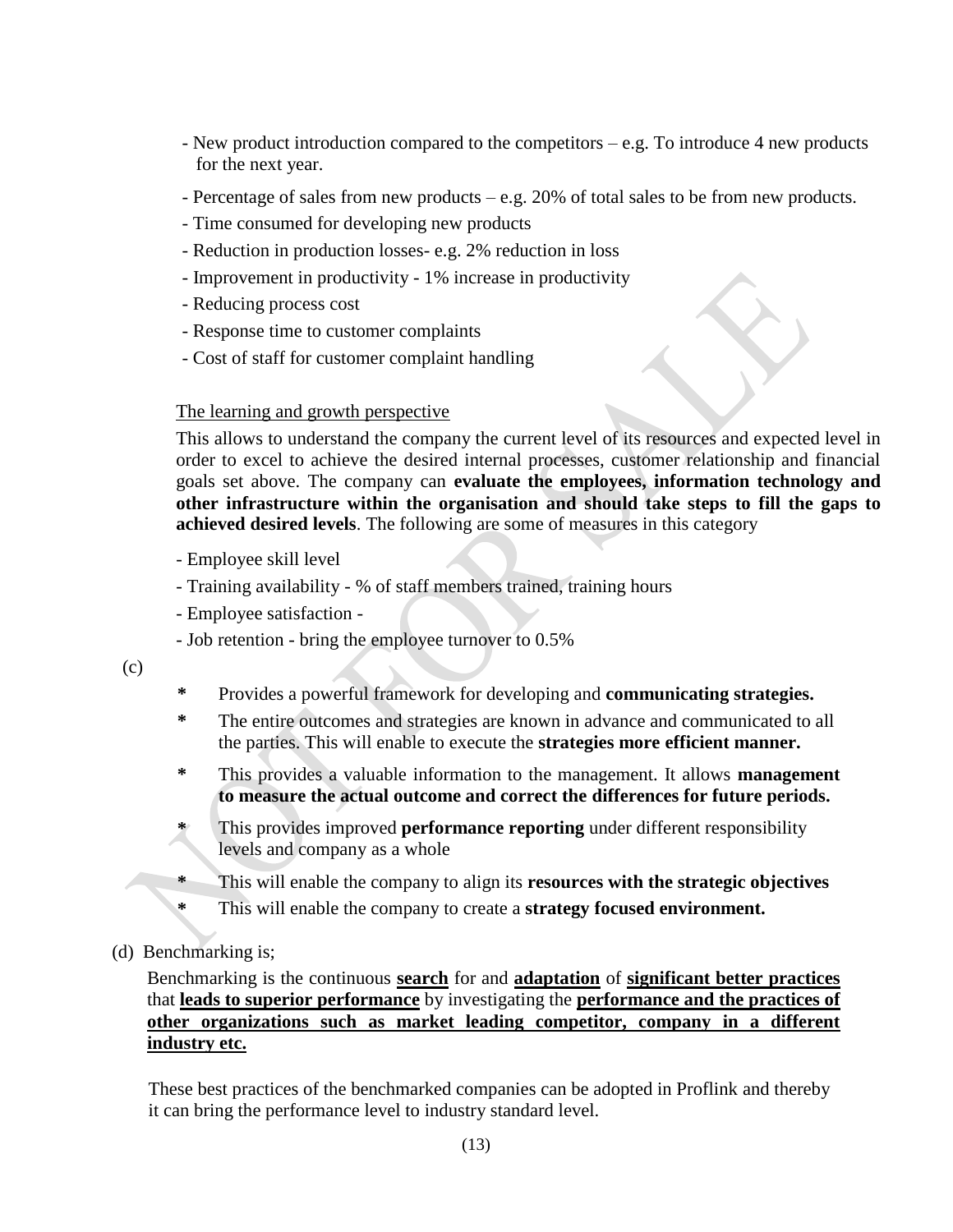(e) The performance in customers' perspective measures can be improved by adopting the best customer oriented practices of benchmarked organisations.

For Example

- **\*** The market leader's customer complaints handling procedure can be used for the company.
- **\*** Aftersales procedure of the company could be made according to the best system in the industry.
- **\*** Invoicing and product delivery systems can be designed according to the best system in the industry.

By doing so, it can be able to improve the performance in customers' perspective measures.